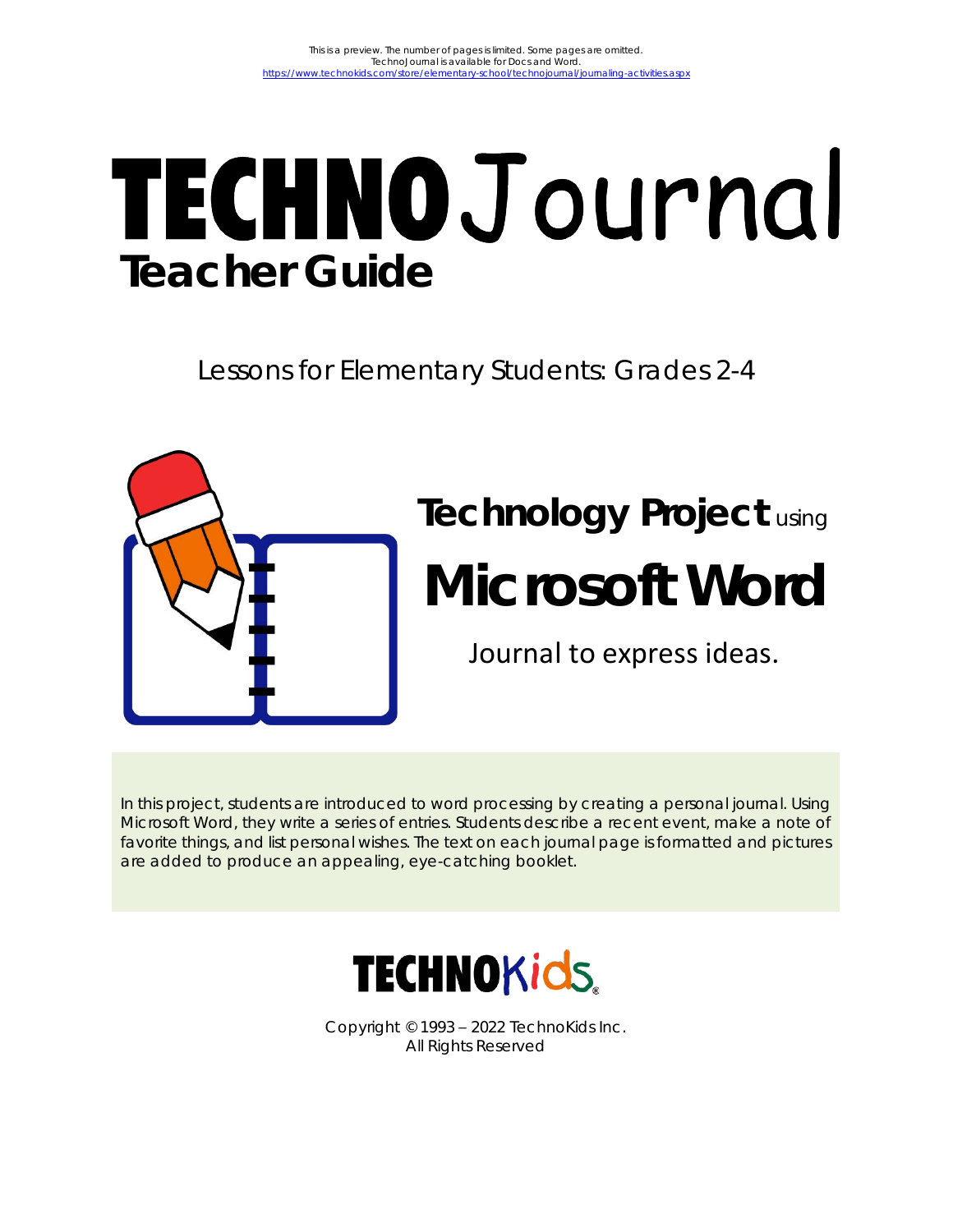## **Table of Contents**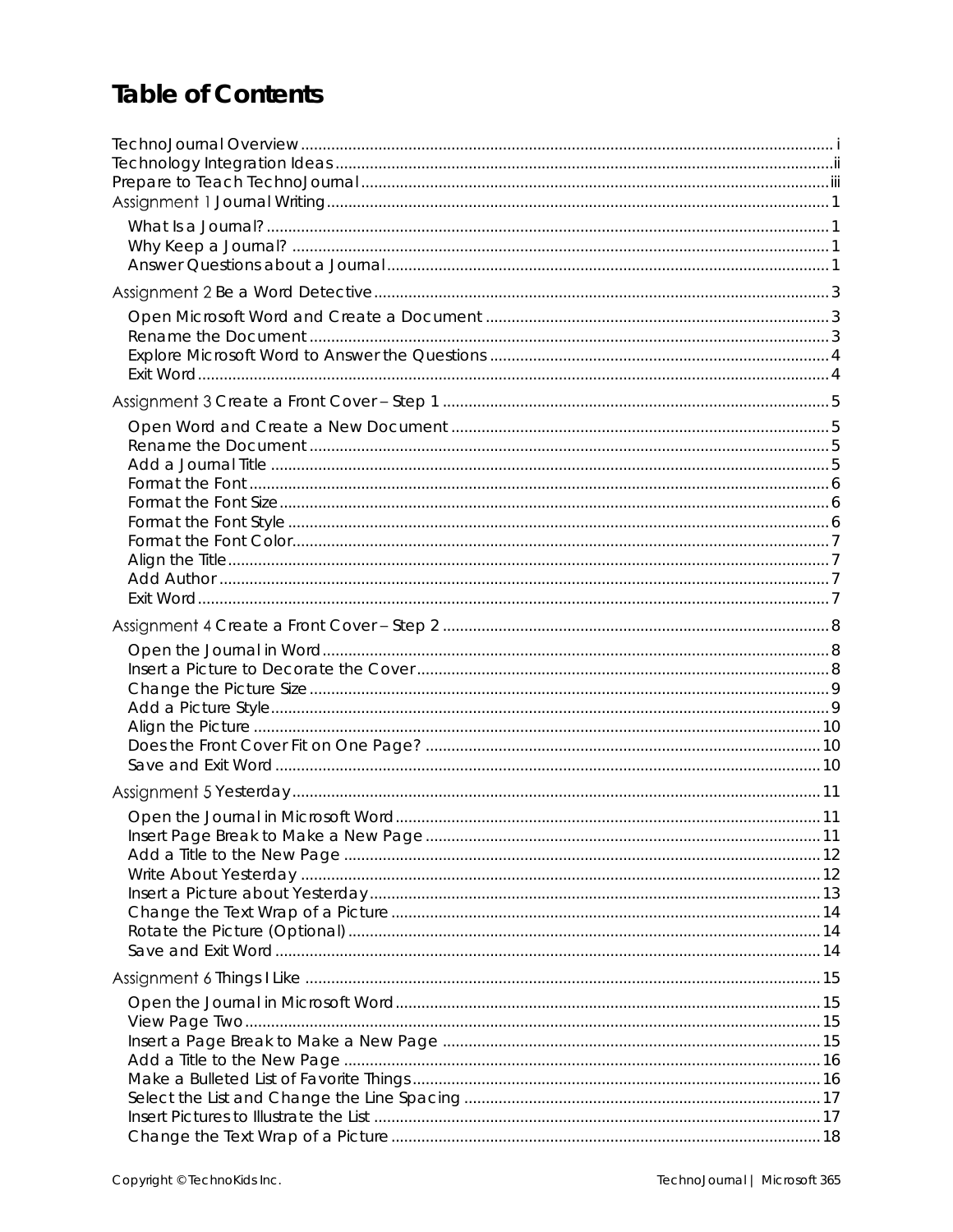| Clear All Formatting and Then Insert a Page Break to Make a New Page  19 |  |
|--------------------------------------------------------------------------|--|
|                                                                          |  |
|                                                                          |  |
|                                                                          |  |
|                                                                          |  |
|                                                                          |  |
|                                                                          |  |
|                                                                          |  |
|                                                                          |  |
|                                                                          |  |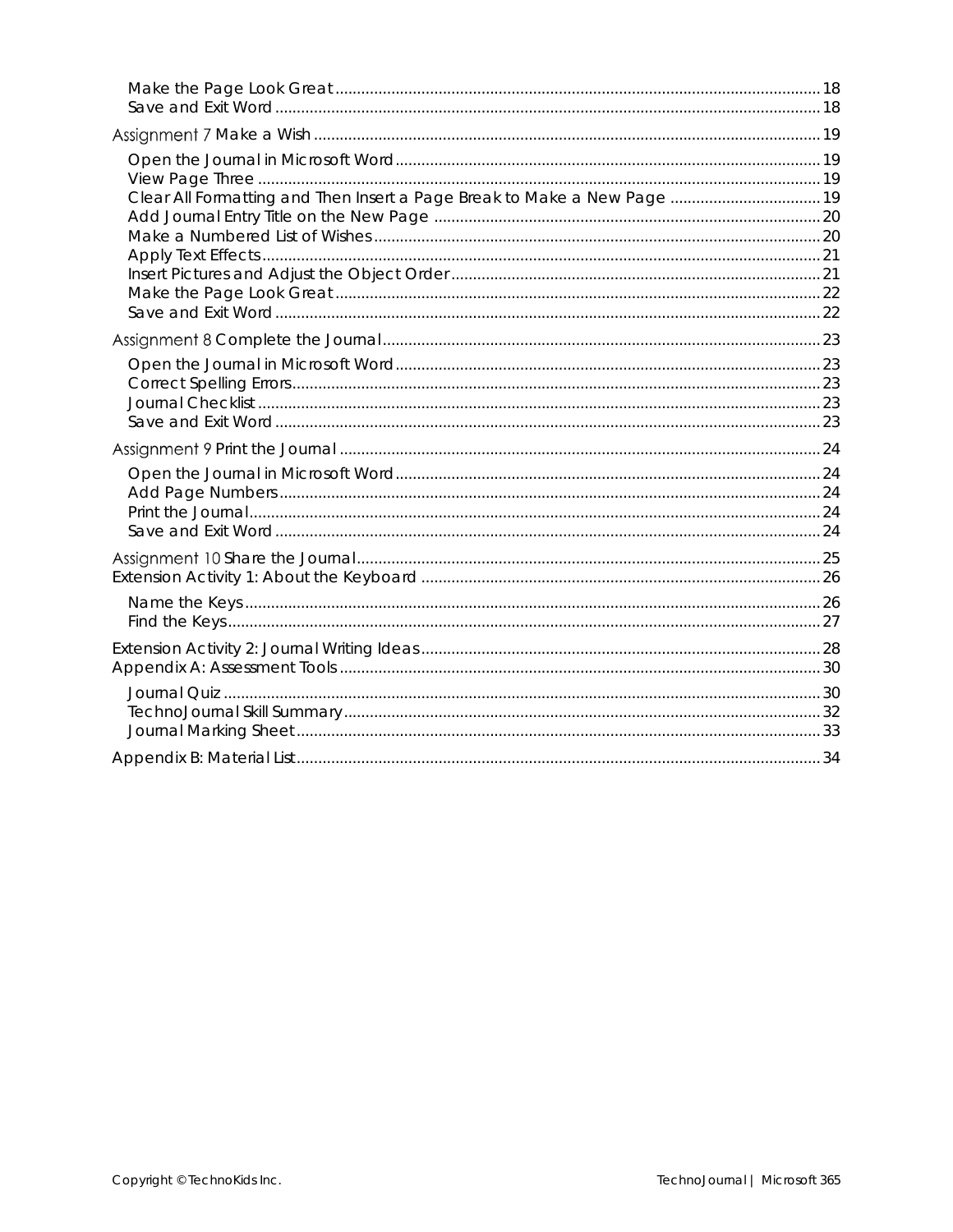## **TechnoJournal Overview**

| Purpose: Introduction to word processing.<br>Write journal entries for creative writing.<br>Objectives: (see Appendix A: Skill Summary)<br>express feelings and ideas in journal entries<br>$\bullet$<br>reflect on experiences<br>$\bullet$<br>organize ideas about a topic<br>$\bullet$<br>write simple sentences<br>$\bullet$<br>use capital letters appropriately<br>$\bullet$<br>punctuate a sentence<br>$\bullet$<br>spell words correctly<br>$\bullet$<br>use an electronic dictionary to revise text<br>$\bullet$<br>edit and revise pieces of writing<br>$\bullet$                                                                                                                                                                                                                                                                                                                     | Preparation: (see Prepare to Teach TechnoJournal)<br>Install Microsoft 365<br>$\bullet$<br>Install Adobe Acrobat Reader DC or newer<br>$\bullet$<br>Share Journal folder with students<br>$\bullet$<br>Download Flashcards and Tool Summary from<br>$\bullet$<br>TechnoHub (optional)<br>Materials: (see Appendix B: for a complete list)<br>Journal Checklist<br>Journal Marking Sheet<br>$\bullet$<br>Journal Skill Summary<br>Journal Quiz<br>$\bullet$ |  |  |  |  |  |
|-------------------------------------------------------------------------------------------------------------------------------------------------------------------------------------------------------------------------------------------------------------------------------------------------------------------------------------------------------------------------------------------------------------------------------------------------------------------------------------------------------------------------------------------------------------------------------------------------------------------------------------------------------------------------------------------------------------------------------------------------------------------------------------------------------------------------------------------------------------------------------------------------|------------------------------------------------------------------------------------------------------------------------------------------------------------------------------------------------------------------------------------------------------------------------------------------------------------------------------------------------------------------------------------------------------------------------------------------------------------|--|--|--|--|--|
| format text and images to enhance writing<br>$\bullet$<br>solve design problems<br>$\bullet$<br>share a publication by email                                                                                                                                                                                                                                                                                                                                                                                                                                                                                                                                                                                                                                                                                                                                                                    | Journal folder<br>Workbook Assignment Sheets<br>$\circ$<br>Sample Journals<br>$\circ$<br>Parent Letter and Certificate<br>Flashcards and Tool Summary (optional)<br>$\bullet$                                                                                                                                                                                                                                                                              |  |  |  |  |  |
| <b>Summary of Activities:</b>                                                                                                                                                                                                                                                                                                                                                                                                                                                                                                                                                                                                                                                                                                                                                                                                                                                                   |                                                                                                                                                                                                                                                                                                                                                                                                                                                            |  |  |  |  |  |
| Review sample journals to gain ideas.<br>$\bullet$<br>Explore Microsoft Word to investigate word processing tools.<br>$\bullet$<br>Create a front cover for the journal with title and student name. Learn basic text formatting.<br>$\bullet$<br>Complete the front cover for the journal by inserting a picture. Learn picture formatting.<br>$\bullet$<br>Write a journal entry about a recent event and illustrate the entry.<br>$\bullet$<br>Write a journal entry listing three favorite things. Make a bulleted list and set line spacing.<br>$\bullet$<br>Write a journal entry listing three wishes. Make a numbered list.<br>$\bullet$<br>Proofread journal. Make revisions with the help of a checklist.<br>$\bullet$<br>Insert page numbers and then print the journal. Assemble to form a booklet.<br>$\bullet$<br>Share journal with a teacher, parent, or a friend.<br>$\bullet$ |                                                                                                                                                                                                                                                                                                                                                                                                                                                            |  |  |  |  |  |
| <b>Extension Activities:</b>                                                                                                                                                                                                                                                                                                                                                                                                                                                                                                                                                                                                                                                                                                                                                                                                                                                                    |                                                                                                                                                                                                                                                                                                                                                                                                                                                            |  |  |  |  |  |
| About the Keyboard: Introduce the function and location of keys.                                                                                                                                                                                                                                                                                                                                                                                                                                                                                                                                                                                                                                                                                                                                                                                                                                | Journal Writing Ideas: Write additional journal entries. A list of journal starter ideas is included.                                                                                                                                                                                                                                                                                                                                                      |  |  |  |  |  |
| Assessment:                                                                                                                                                                                                                                                                                                                                                                                                                                                                                                                                                                                                                                                                                                                                                                                                                                                                                     |                                                                                                                                                                                                                                                                                                                                                                                                                                                            |  |  |  |  |  |
| Self-Evaluation (Journal Checklist - Assignment 8)<br>Teacher Evaluation (Journal Quiz, Journal Skill Summary, Journal Marking Sheet)<br>$\bullet$                                                                                                                                                                                                                                                                                                                                                                                                                                                                                                                                                                                                                                                                                                                                              |                                                                                                                                                                                                                                                                                                                                                                                                                                                            |  |  |  |  |  |
| Notes:                                                                                                                                                                                                                                                                                                                                                                                                                                                                                                                                                                                                                                                                                                                                                                                                                                                                                          |                                                                                                                                                                                                                                                                                                                                                                                                                                                            |  |  |  |  |  |
| This project focuses on developing basic word processing skills. It is designed for beginners.<br>$\bullet$<br>٠<br>Word Wall, personal dictionary, or word cards.                                                                                                                                                                                                                                                                                                                                                                                                                                                                                                                                                                                                                                                                                                                              | Students new to keyboarding should complete the About the Keyboard extension activity.<br>Sentence starters are provided in the assignments. To support writing for emerging writers, create a<br>Adjust your expectation on the quantity and quality of writing based on individual abilities.                                                                                                                                                            |  |  |  |  |  |
|                                                                                                                                                                                                                                                                                                                                                                                                                                                                                                                                                                                                                                                                                                                                                                                                                                                                                                 |                                                                                                                                                                                                                                                                                                                                                                                                                                                            |  |  |  |  |  |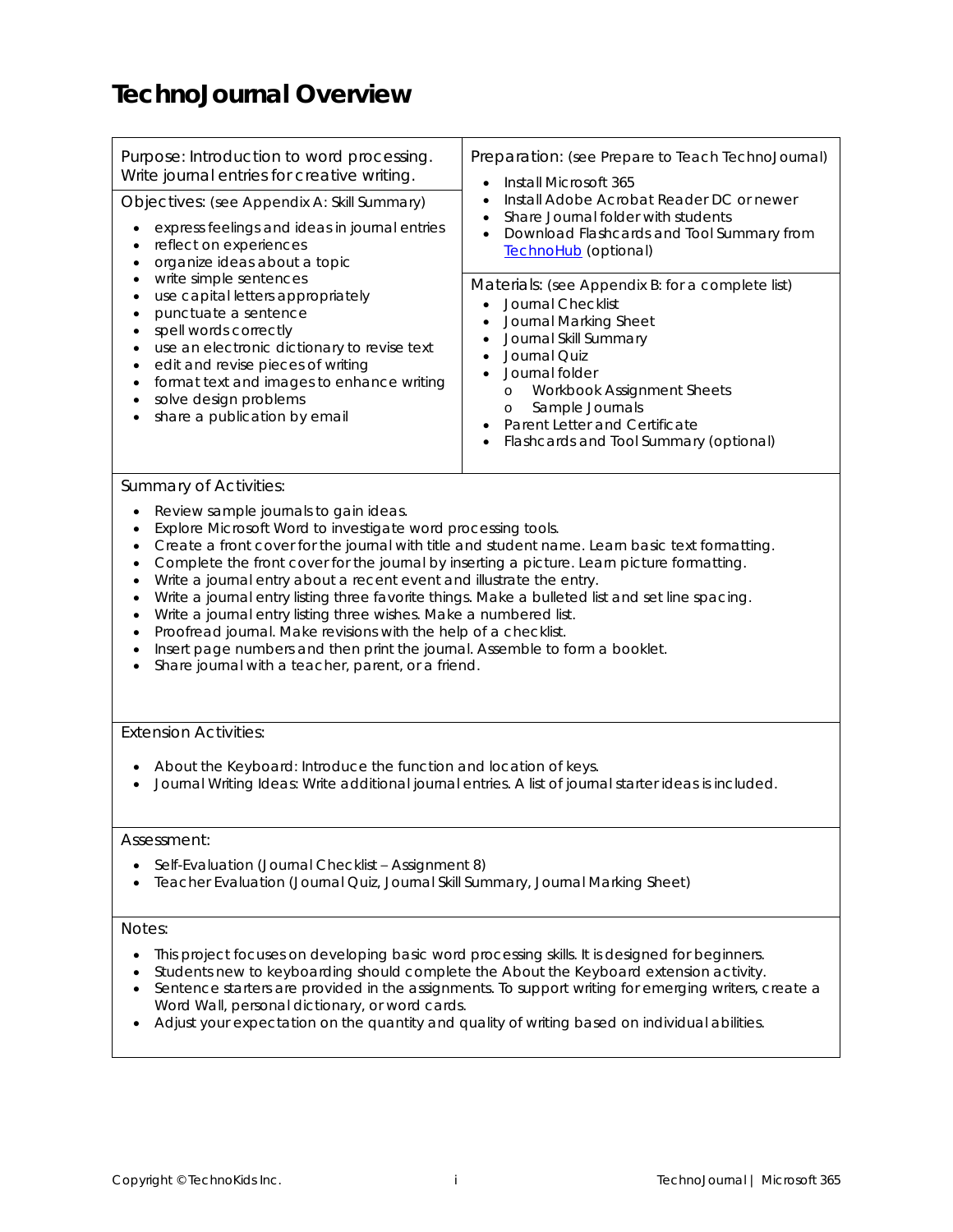#### **Technology Integration Ideas**

TechnoJournal integrates into curriculum. In this project, students write three journal entries including a description of a recent event, favorite things, and three wishes.

Aside from using the activities for creative writing, your students can also write journal entries on a wide range of topics or for various curriculum areas. Below are some suggestions:

- Field Trip: Reflect on a class trip by writing journal entries that share thoughts based on the experience.
	- o Description of the trip
	- o Favorite things, parts, or activities done
	- o Wishes for future field trips
- *School:* Write about the school, including sports, extracurricular activities, special events, or issues.
	- o Description of the school, school event, sport, or activity
	- o Favorite things about the school
	- o Wishes for future changes to the school, playground or sports equipment needed, or suggested new activities offered
- *Special Interest Journal:* Choose a personal area of interest and write journal entries limited to the topic, such as video game, hobby, music, sport.
	- o Description of the activity or interest
	- o Favorite features of the topic, reasons it is liked
	- o Wishes for future goals, improvements, or achievements
- *Novel Study* Play the role of a character in a novel study and write from the character's point of view.
	- o Description of an event from the plot of the story
	- o Favorite things the character likes
	- o Wishes that the character might have
- *Social Studies* Write the journal from the viewpoint of a child living in a different time or culture, such as Pioneers, Medieval Times, Ancient Egypt, or Viking era.
	- o Description of daily life
	- o Favorite things children of the culture liked, did, played, wore, or ate
	- o Wishes children of the culture might have
- *Science* Write the journal restricted to an area of study, such as environmental conservation, plant or animal studies, rocks and minerals, space.
	- o Description of a specific part of the subject
	- o Favorite things about the subject, favorite new facts learned
	- o Wishes for future learning, ideas to improve a problem, or facts about topic

#### *Understand the Big Picture*

Not sure where to integrate TechnoJournal? There are three samples provided for this project. The first sample is a typical creative writing journal. The second sample is a historical journal written from the perspective of a pioneer. The third sample is about a field trip. These samples provide ideas on how you can include these activities into your curriculum.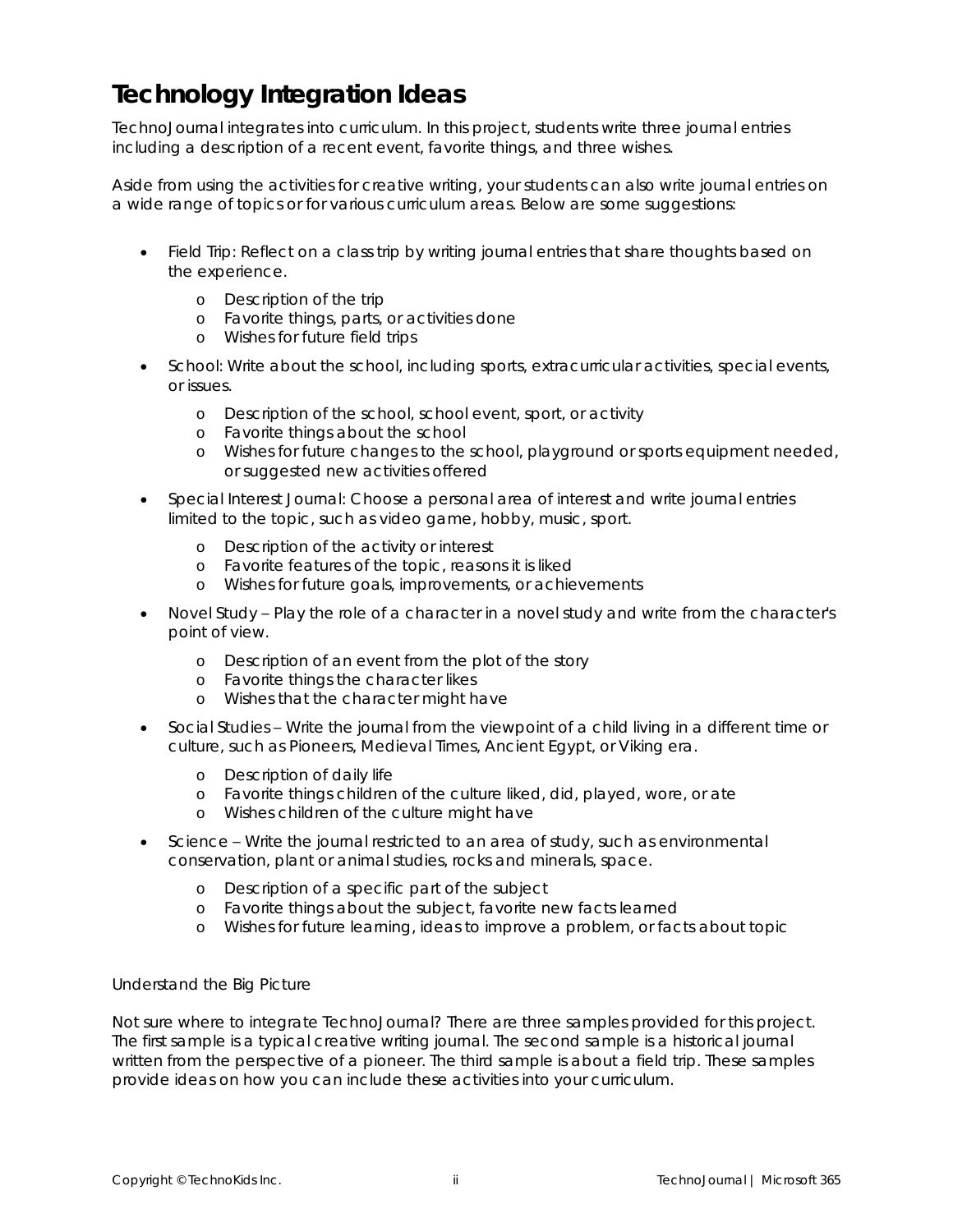## Assignment 1 Journal Writing



In this project, you are going to write a journal. Read about what a journal is and why people write them. Look at a sample journal. Then you will be ready to write your own!

**What Is a Journal?**

A journal is a piece of writing done by a person about their own life. Sometimes people write in a journal every day. They write about what they did, where they went, and how they felt. The act of writing in a journal is called *journaling*.

**Why Keep a Journal?**

There are many reasons to write in a journal:

- It helps you to remember an event.
- It allows you to understand what is happening around you.
- It lets you express your feelings.
- It can be a way to share ideas with others.

**Answer Questions about a Journal**

- Open the *My Journal* sample.
- $\triangleright$  Scroll down to read each page and then answer the questions.
- 1. What is the picture on the cover page?

**A boy sitting on books.**

2. Read the journal entry *Yesterday*. What game did the author play yesterday?

**Soccer**

3. Read the journal entry *My Favorite Things*. List one of the author's favorite things.

**spaghetti, cat, snow, bike riding, guitars**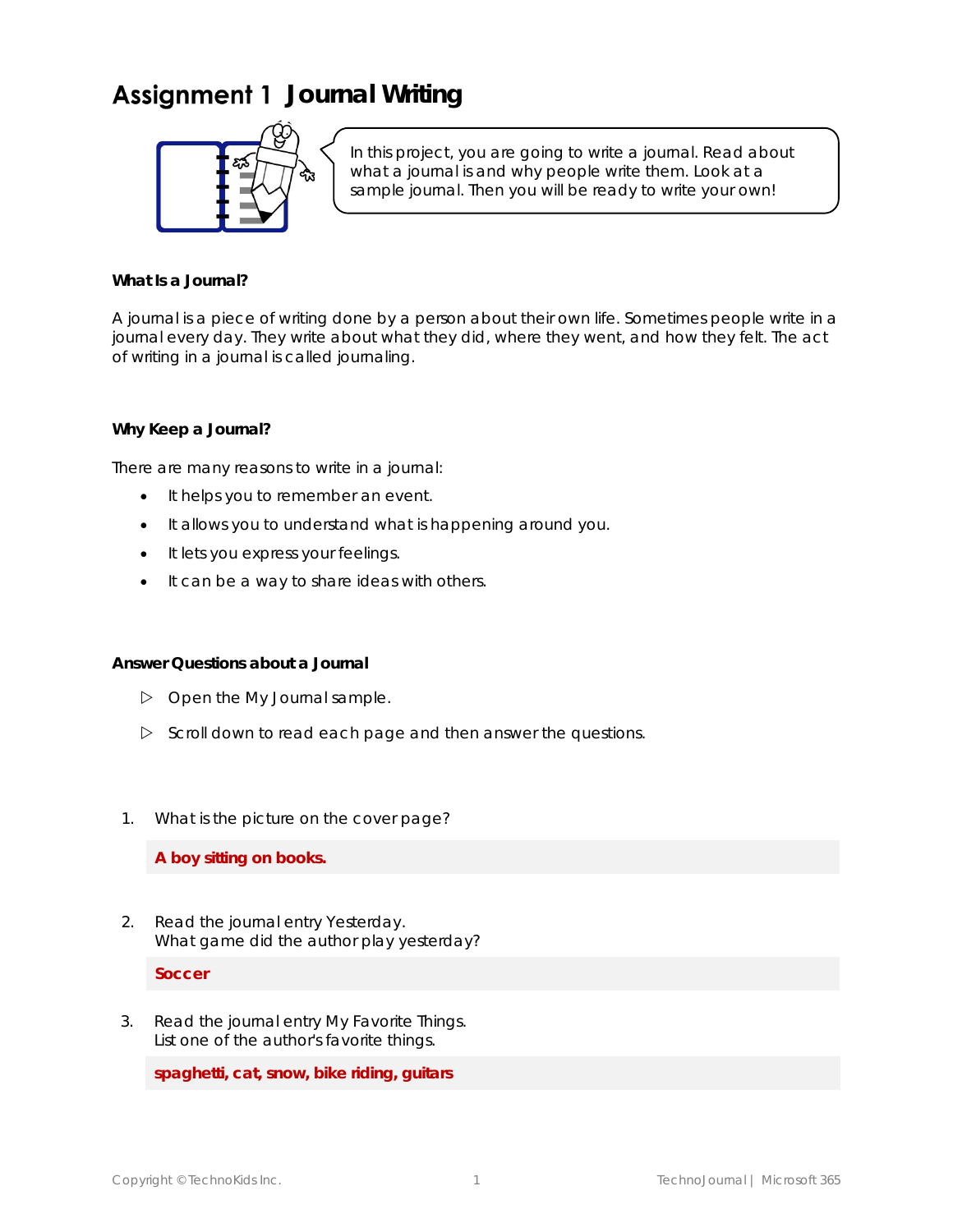- 4. Read the journal entry *My Wishes*. How many wishes did the author have?
	- **3**
- 5. Why do you think pictures were included in the journal?

**Pictures can help to describe the things that the author writes about.**

**Pictures make the journal look great.**

- 6. Think about the fun things you did in the past few days or weeks. Which ones do you want to write about in a journal, so you don't forget what happened?
	- •
	-
	- •
	- •



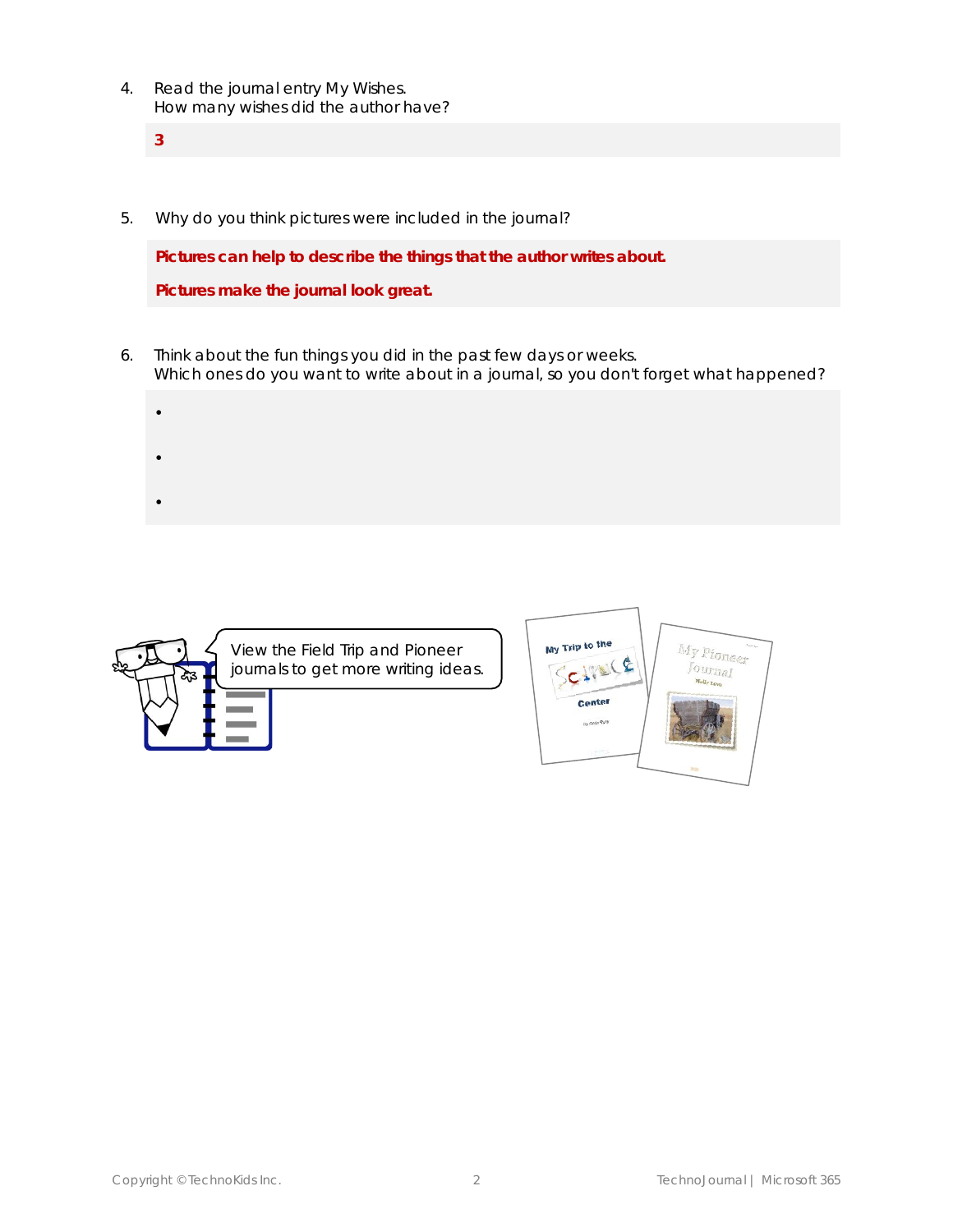# Assignment 6 Things I Like



Think about things that you like and activities that make you happy.

This journal entry will be a list of your favorite things, events, or people. You will add bullets to make the list look great. Bullets are small symbols that begin each item in a list.

**Open the Journal in Microsoft Word**

**View Page Two**

Drag the scroll box DOWN to view PAGE 2.



**Insert a Page Break to Make a New Page**

Place the cursor at the END of the *Yesterday* journal entry.



 Click the *Insert* tab. Click *Page Break*.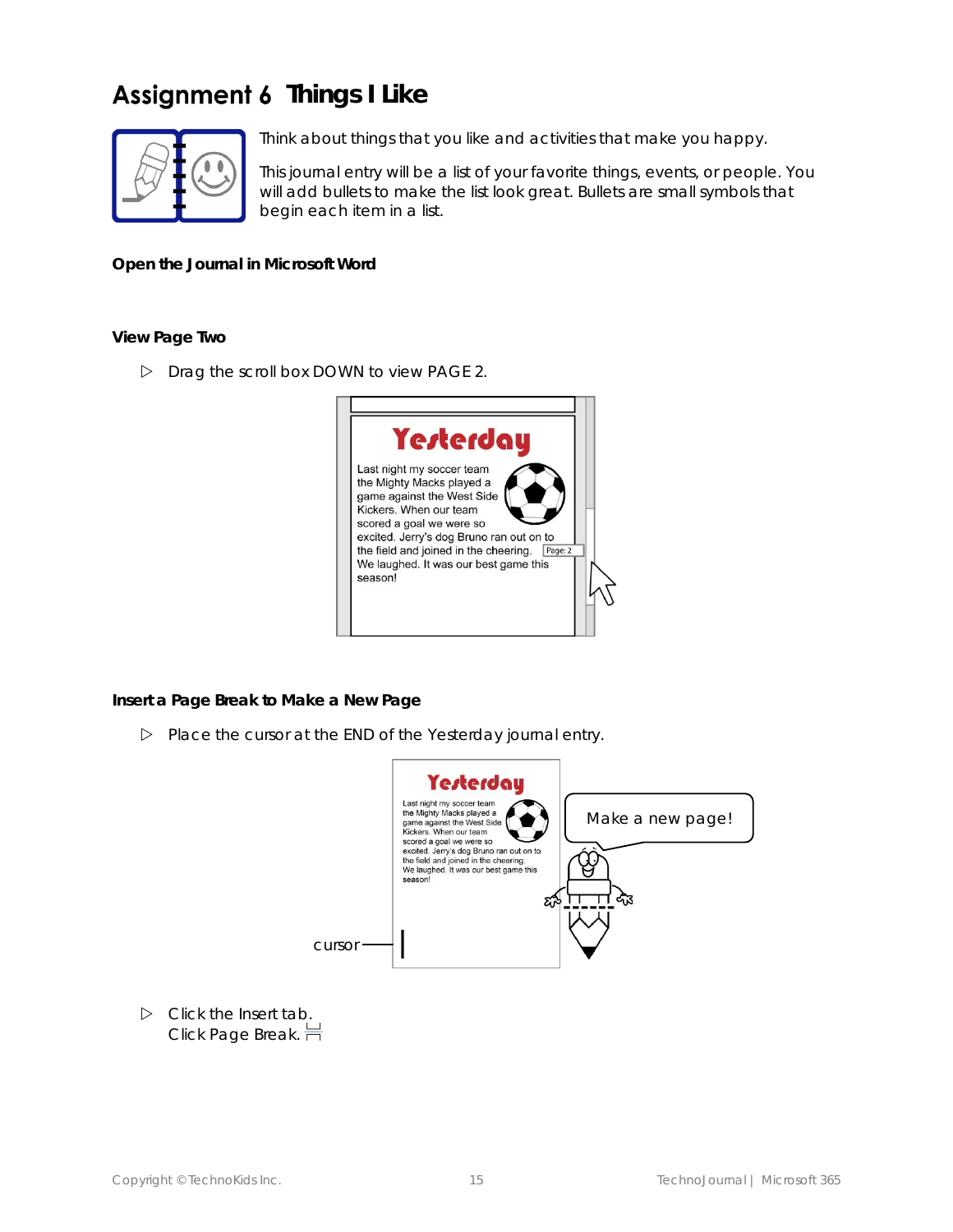**Add a Title to the New Page**

 Type **My Favorite Things**. Press ENTER twice.  $\triangleright$  Use your skills to format the font  $\boxed{\textsf{Calibri (Body)}} \quad \vee \quad \text{size} \ \boxed{11 \quad \vee}$  , and style  $\textbf{B I} \sqcup \text{S}$ <u>A  $\backsim$ </u>  $\triangleright$  Format the font color.  $\triangleright$  Set alignment.  $\blacksquare$ 

**Make a Bulleted List of Favorite Things**

- $\triangleright$  Place the cursor below the title.
- Type **This is a list of the things I like**. Press ENTER.
- Click the *Bullets* arrow*.* Pick a bullet style.



 $\triangleright$  Make a list of favorite things:



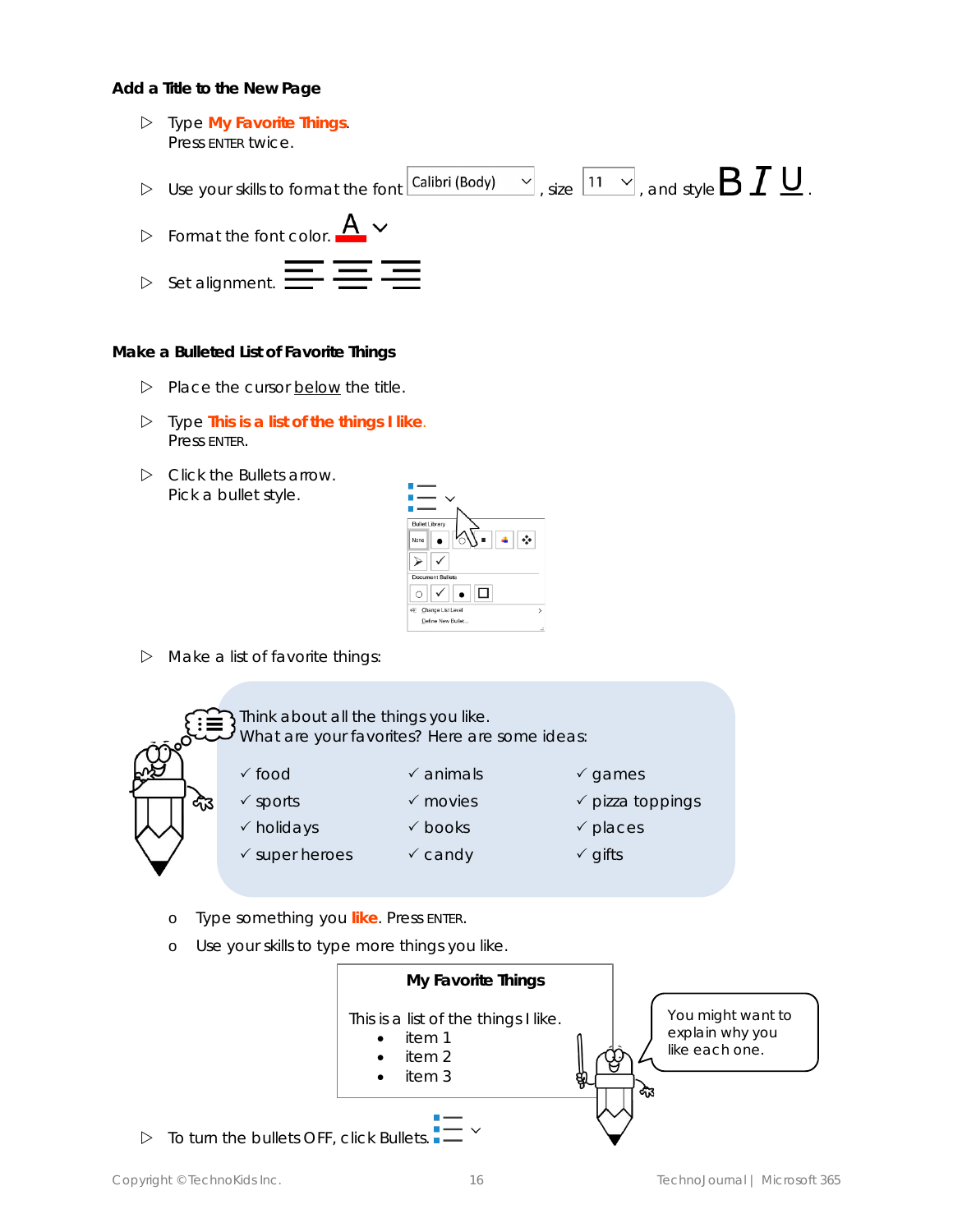**Select the List and Change the Line Spacing**

- $\triangleright$  Select the words in the journal entry.
- Click *Line and Paragraph Spacing*. Pick an option.



**Insert Pictures to Illustrate the List**

- $\triangleright$  Place the cursor beside a list item.
- $\triangleright$  Click the Insert tab. Click *Insert Pictures* **A** and pick *Online Pictures*.
- In the search box, type a **search word**. Press ENTER.
- $\triangleright$  Click Filter **1**. Pick a color.



- Click on a picture you like. Click *Insert.*
- $\triangleright$  Use your skills to make the picture look great:
	- o Resize the picture.  $\sum$
	- o Set the style.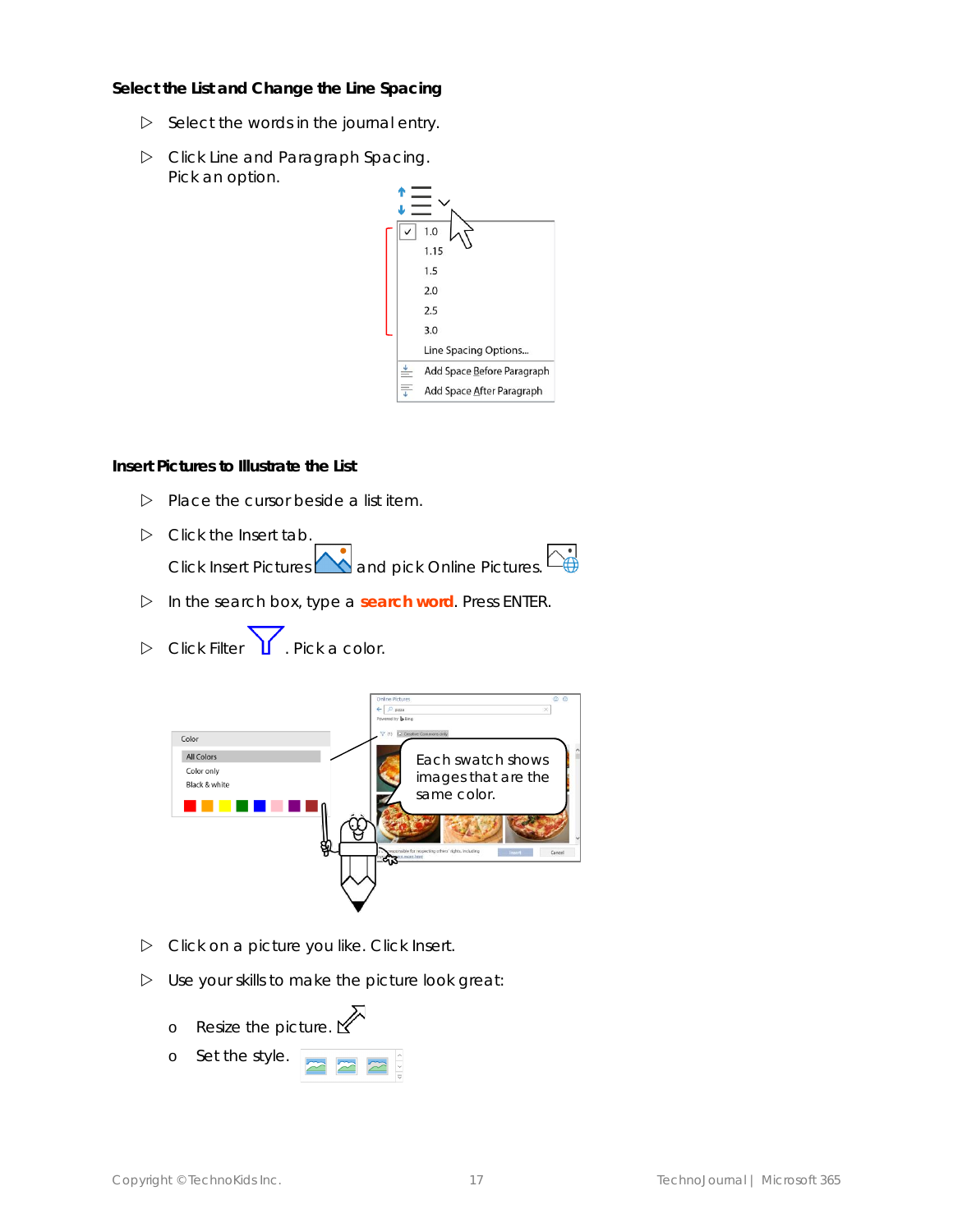**Change the Text Wrap of a Picture**

- $\triangleright$  Select the picture.
- Click *Layout Options*. Pick *In Front of Text*.



**Make the Page Look Great**

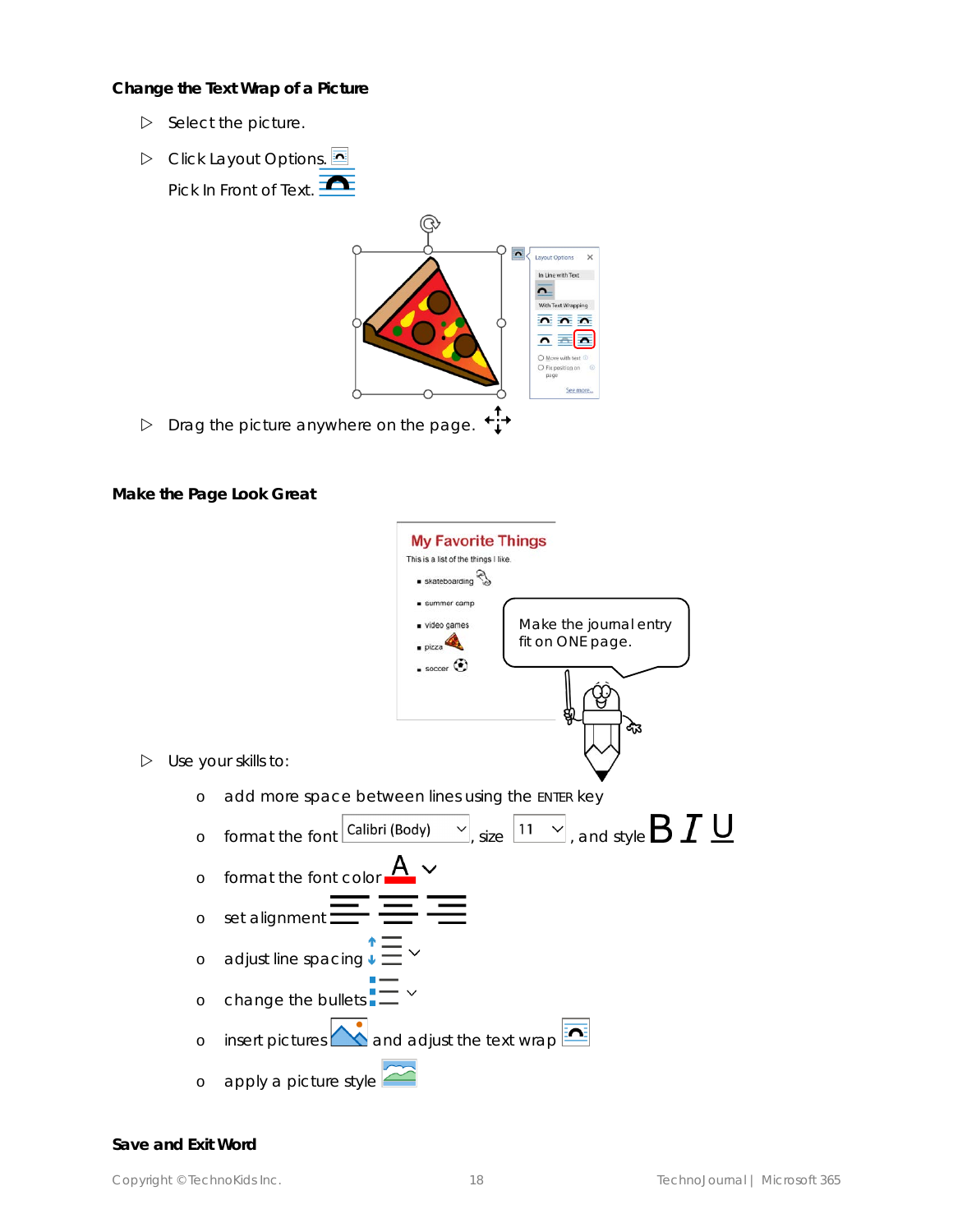#### **Extension Activity 2: Journal Writing Ideas**

Would you like to write more entries for your journal? Check this list for some ideas.



- $\checkmark$  If I could be an animal, I would be...
- A singer I really like is…
- $\checkmark$  I am very good at...
- $\checkmark$  I wish I could be invisible for a day. I would...
- $\checkmark$  When I grow up, I would like to be...
- $\checkmark$  My favorite book is...
- $\checkmark$  If I could be anyone else in the world, I would be...
- $\checkmark$  Children should be allowed to...
- If I could turn into a cartoon character, I would be…
- $\checkmark$  My favorite toy is...
- $\checkmark$  One day I couldn't stop laughing because...
- $\checkmark$  A movie character I would like to meet and play with is...
- $\checkmark$  If I were an astronaut, the planet I would visit is...
- $\checkmark$  If I had a million dollars, I would...
- $\checkmark$  All the things that scare me are...
- $\checkmark$  If I could travel back or forward in time, I would...
- $\checkmark$  A gadget that I would like to invent is...
- $\checkmark$  A question I've always wondered about is...
- $\checkmark$  If there were no televisions, video games, or Internet I would...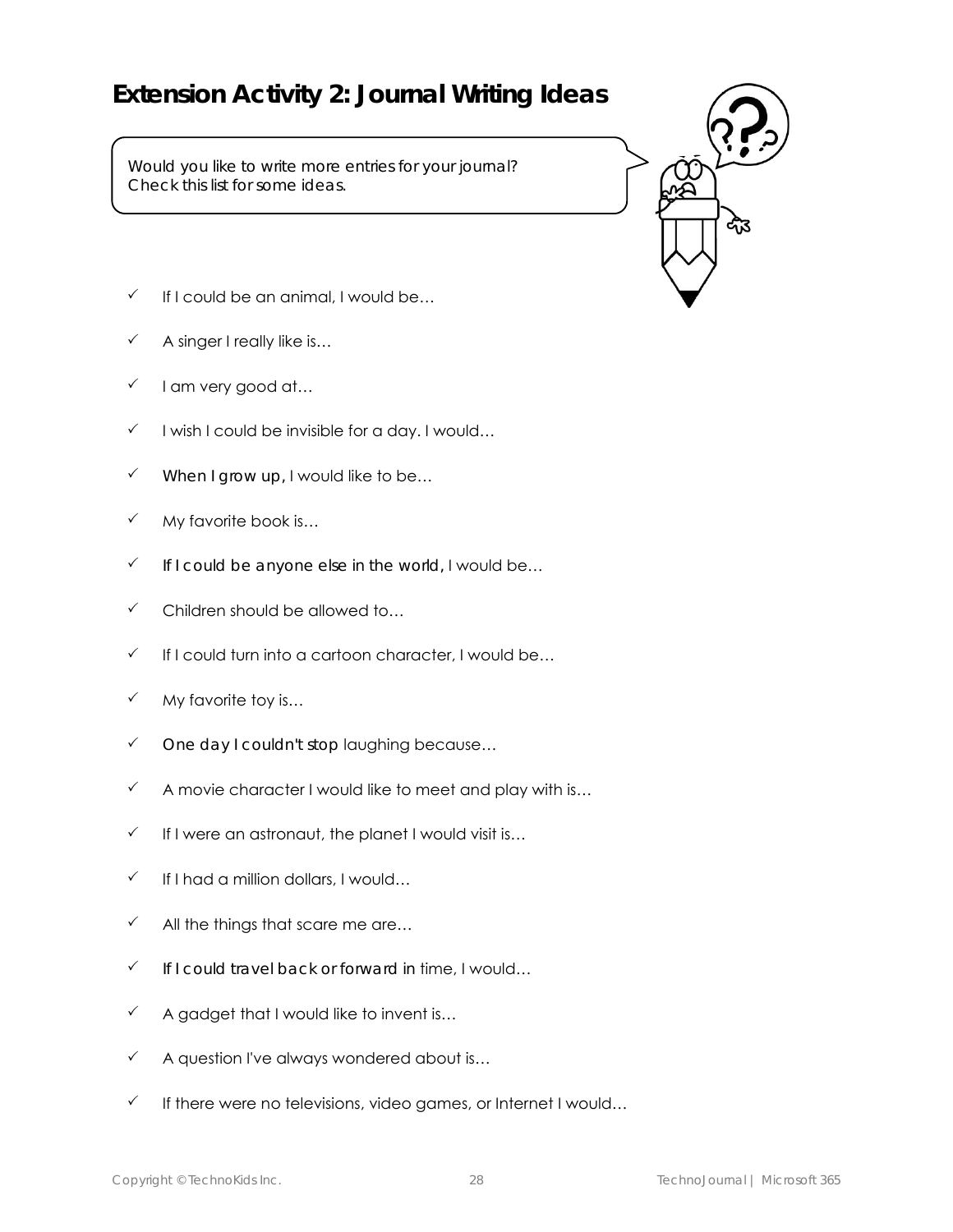- $\checkmark$  If I was a giant for a day...
- $\checkmark$  If I was tiny for a day...
- $\checkmark$  A wild animal that I would like as a pet is...
- $\checkmark$  If I could live in a jungle, desert, beach, mountain, or city I would choose...
- $\checkmark$  I would like to live in the time of dinosaurs because...
- $\checkmark$  The superpower I would like to have is...
- $\checkmark$  A crazy kind of sandwich I would like to make would be...
- $\checkmark$  A toy I would like to talk to is...
- $\checkmark$  After school each day, my favorite thing to do is...
- $\checkmark$  My favorite funny joke is...
- $\checkmark$  If I lived in the ocean, I would be a...
- $\checkmark$  All the foods I don't like are...
- $\checkmark$  A dream I had one night was...
- $\checkmark$  If a genie gave me three wishes, I would...
- $\checkmark$  When I see a rainbow, I...
- $\checkmark$  If I got stuck in a grocery store overnight, I would...
- $\checkmark$  My favorite restaurant is...
- $\checkmark$  When my friends have a sleepover, we like to...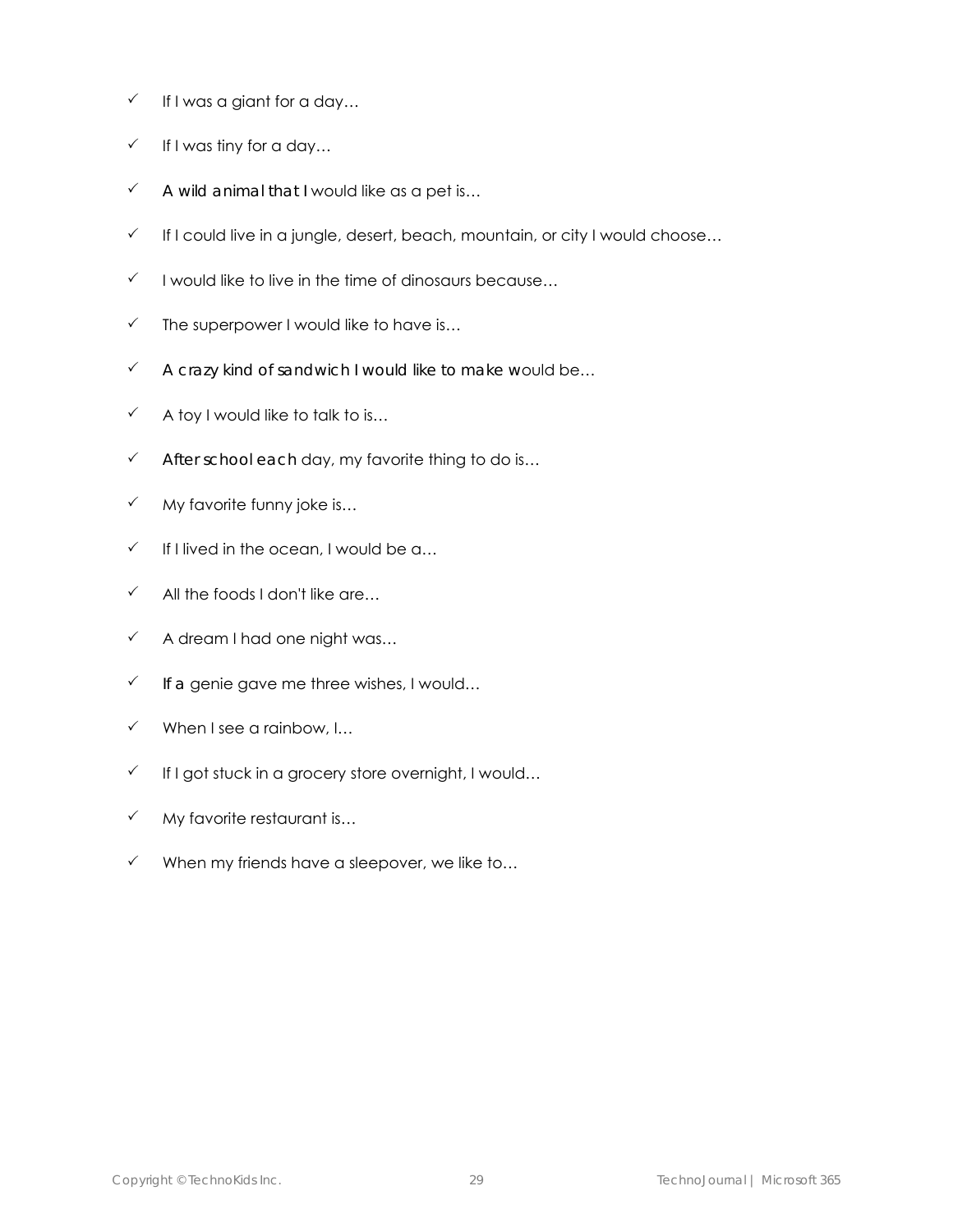#### **Appendix A: Assessment Tools**

#### **Journal Quiz**

Draw a line to match the tool to what it does.



/8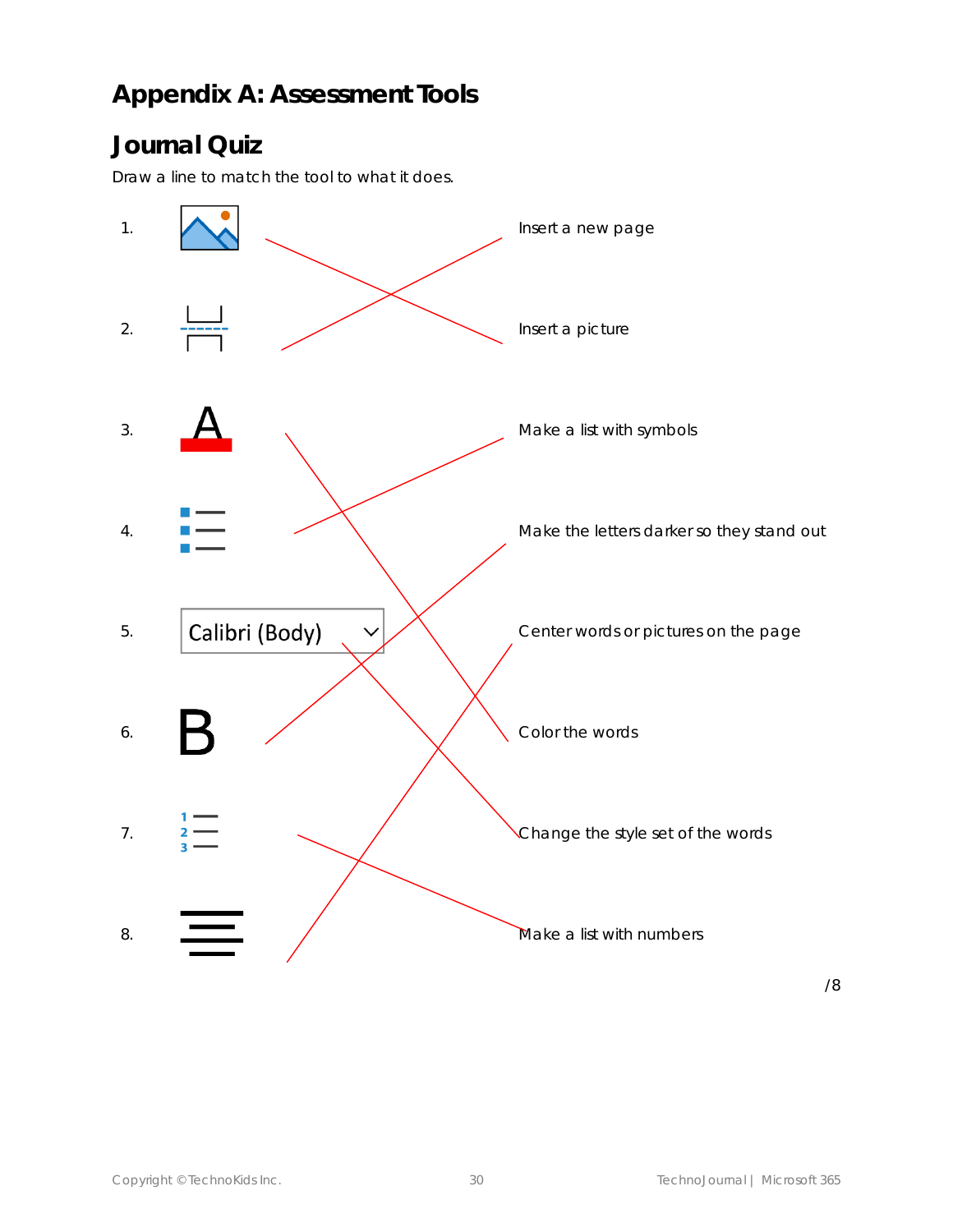

9. These keys are missing from the picture of the keyboard.



- o Study your keyboard. Add the missing keys to the picture.
- 10. Find the keys:
	- o Color the spacebar **orange.**
	- o Color the key that makes capital letters **blue.** There are two.
	- o Color the key used at the end of every sentence **red.**
	- o Color the key that moves the cursor to the next line **green.**
	- o Color the keys that remove letters or spaces **brown.** There are two.

/7

/5

**TOTAL /20**